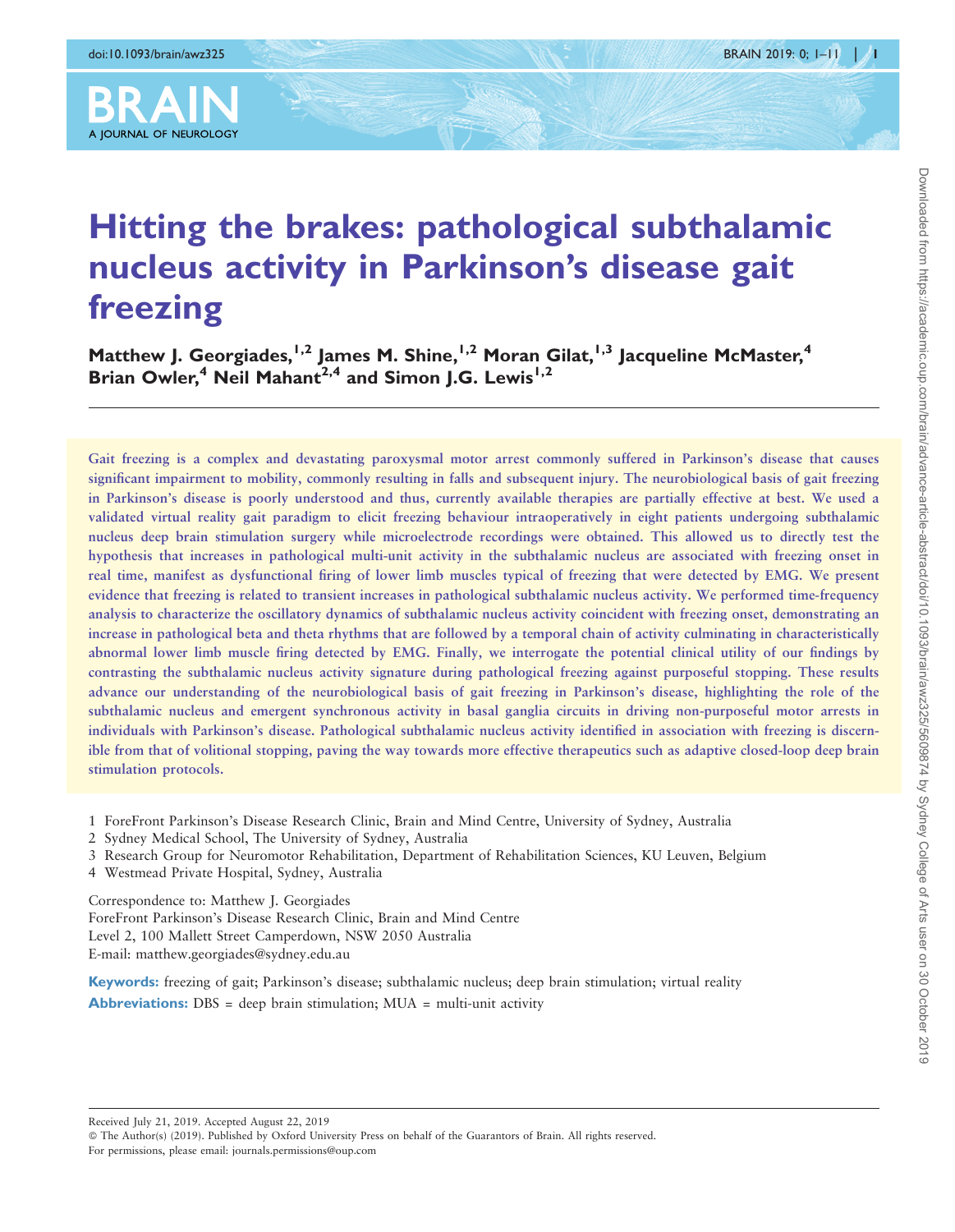# Introduction

Freezing of gait is a sudden, transient motor arrest prevalent in Parkinson's disease, causing frequent falls and a significant reduction in quality of life. Dopaminergic depletion in the midbrain is widely acknowledged as the characteristic pathology of Parkinson's disease ([Braak](#page-9-0) et al., [2004](#page-9-0)); however, the pathogenesis of freezing (a paroxysmal event within a chronically and progressively dopamine-deplete system) is poorly understood. This in turn, limits the efficacy of currently available therapies. Recent advances in rodent optogenetics have demonstrated that overwhelming pallidal-mediated inhibition of the pedunculopontine nucleus leads to transient, yet reversible cessation of locomotion as if a hand-brake was suddenly engaged ([Roseberry](#page-9-0) et al.[, 2016\)](#page-9-0). However, although descending connections from the pedunculopontine nucleus to central pattern generators in the medulla and spinal cord that control gait dynamics are well characterized [\(Takakusaki, 2013\)](#page-10-0), it is well known that a variety of cognitive and affective challenges can trigger freezing episodes in Parkinson's disease (Nutt *et al.*[, 2011](#page-9-0)). This suggests a cortical contribution to the pathogenesis of freezing and a need to reconcile convergent cortico-subcortical circuitry, within the context of reduced striatal dopaminergic innervation in individuals with Parkinson's disease (Braak et al.[, 2004](#page-9-0)), in order to bridge higher and lower centres within the pathophysiological mechanism of freezing ([Lewis and Barker, 2009\)](#page-9-0). Elucidating the precise mechanism generating paroxysmal pallidal-mediated inhibition triggered by the various behavioural contexts in which patients with Parkinson's disease suffer freezing, i.e. investigating the neural regions responsible for engaging the figurative hand-brake, remains critical to the development of novel and effective therapies.

Based on neuroimaging studies using a virtual reality gait task to elicit freezing episodes during functional MRI scan-ning (Shine et al.[, 2013](#page-9-0)a, [b](#page-10-0)), we hypothesized that emergent pathological activity in the subthalamic nucleus ([Wilson,](#page-10-0) [2013](#page-10-0)), particularly in the theta and beta frequency bands [\(Frank, 2005; Little and Brown, 2014;](#page-9-0) Shine et al.[, 2014\)](#page-10-0), plays a contributory role in the pathogenesis of freezing (Shine et al.[, 2013](#page-10-0)c). In our model [\(Fig. 1](#page-2-0)), conflictmediated activity in the cortex activates the subthalamic nucleus ([Zavala](#page-10-0) *et al.*, 2017), which via its strong glutamatergic output to the globus pallidus internus, triggers inhibition of the brainstem (including the pedunculopontine nucleus) (Shine et al.,  $2013c$ ), which in turn mediates the abnormal temporal coordination of paired agonist-antagonist lower limb muscles characteristic of gait freezing in Parkinson's disease ([Nieuwboer](#page-9-0) et al., 2004). While abnormal subthalamic nucleus dynamics have been demonstrated in individuals with freezing [\(Toledo](#page-10-0) et al., 2014; [Syrkin-](#page-10-0)[Nikolau](#page-10-0) et al., 2017; Hell et al.[, 2018;](#page-9-0) Pozzi [et al.](#page-9-0), [2019](#page-9-0)), to date there is no direct evidence demonstrating abnormal neural activity in the subthalamic nucleus with the onset of motor arrests in humans in real time.

# Materials and methods

## Overview, participants and clinical assessments

To examine the neurophysiological basis of gait freezing, we collected microelectrode recordings of subthalamic nucleus multi-unit activity (MUA) from eight patients with idiopathic Parkinson's disease (see [Supplementary Table 1](https://academic.oup.com/brain/article-lookup/doi/10.1093/brain/awz325#supplementary-data) for demographic data) while they performed a virtual reality gait task intraoperatively during awake neurosurgical implantation of deep brain stimulation (DBS) electrodes. We obtained extracellular recordings of pooled cell body action potentials from multiple subthalamic nucleus neurons in the vicinity of our microelectrode (see below for details). Single cell microelectrode recording was not attempted because of the difficulty of maintaining prolonged stable recordings in an awake, active humans. Akin to placing a microphone in a room hosting a cocktail party, we were able to observe ongoing conversations (i.e. an ensemble of MUA), without concerning ourselves with precisely who said what (i.e. firing of individual subthalamic nucleus neurons).

Patients were recruited through the Parkinson's Disease Research Clinic at the Brain and Mind Centre, University of Sydney. Surgical procedures and recordings took place at Westmead Private Hospital, Sydney. The diagnosis of idiopathic Parkinson's disease satisfied United Kingdom Parkinson's Disease Society Brain Bank criteria ([Gibb and](#page-9-0) [Lees, 1988](#page-9-0)). The Human Ethics Research Committees of the University of Sydney and of Westmead Private Hospital approved this research, and written informed consent was obtained from all participants according to the Declaration of Helsinki.

All subjects underwent preoperative neurological assessment by a clinician consisting of the Movement Disorders Society Unified Parkinson's Disease Rating Scale (UPDRS) including derivation of the motor subscore (UPDRS-III), ([Goetz](#page-9-0) et al., [2007\)](#page-9-0). Assessment occurred both on medication (ON) and after overnight withdrawal  $(>12 \text{ h})$  of dopaminergic therapy (OFF). Patients also prospectively completed the Freezing of Gait Questionnaire (Giladi et al.[, 2009](#page-9-0)), and their daily levodopa equivalent dose (mg/day) was calculated ([Tomlinson](#page-10-0) et al.[, 2010\)](#page-10-0). For all motor scales, higher scores indicate worse function.

### Intraoperative virtual reality gait task

Individuals lay supine on an operating table and navigated the virtual reality environment using a set of foot pedals held in place at their feet with a footboard while the virtual reality environment was presented on a 40-inch screen in front of their eyes. The screen was mounted on the operating theatre ceiling and lowered on an arm so that the virtual reality environment was in clear view at all times ([Supplementary](https://academic.oup.com/brain/article-lookup/doi/10.1093/brain/awz325#supplementary-data) [Fig. 1A](https://academic.oup.com/brain/article-lookup/doi/10.1093/brain/awz325#supplementary-data)). The virtual reality environment consisted of a realistic straight corridor (presented in first-person view) that subjects navigated with alternating left and right ankle movements on a set of fixed foot pedals mediated by coordinated dorsiand plantarflexion of the ankle joint, using the tibialis anterior and gastrocnemius muscles, from which we also collected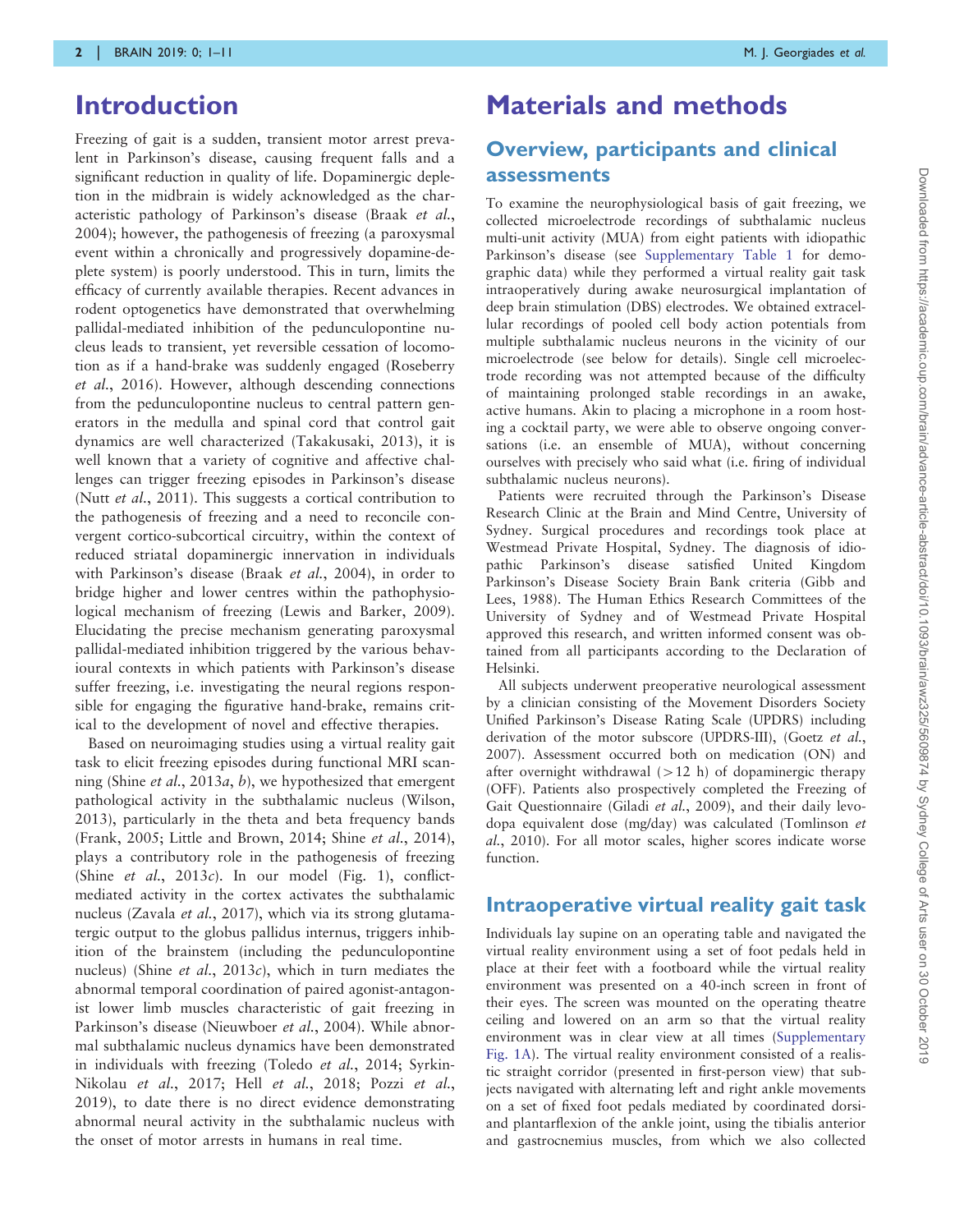<span id="page-2-0"></span>

Figure 1 Pathophysiological model of freezing and experimental approach. Multi-unit data were collected from the subthalamic nucleus on the most affected side of eight individuals with Parkinson's disease while they performed an intraoperative virtual reality gait task designed to elicit freezing behaviour. Freezing is a symptom of Parkinson's disease during which paired agonist-antagonist lower limb muscles gastrocnemius (GC) and tibialis anterior (TA) undergo dysfunctional firing leading to a motor arrest. Given the impairments in striatal dopaminergic innervation in individuals with Parkinson's disease (Braak et al.[, 2004\)](#page-9-0), and the predominant GABAergic innervation of the glutamatergic pedunculopontine nucleus by the inhibitory internal segment of the globus pallidus, a plausible explanation for the transient inhibition of brainstem structures controlling gait during freezing is an overwhelming burst of inhibition from the basal ganglia [\(Lewis and Barker, 2009\)](#page-9-0). Based on previous empirical and conceptual work, we thus hypothesized that freezing should occur secondary to increased MUA in the subthalamic nucleus (STN), driving the globus pallidus internus (GPi) to inhibit the pedunculopontine nucleus (PPN), and impairing the ability of the central pattern generators in the brainstem to coordinate motor activity in the spinal cord. CPG = central pattern generator;  $SC =$  spinal cord.

EMG data (Fig. 1) (Shine et al.[, 2013](#page-10-0)d). Software configuration restricted forward progression and corresponding on-screen movement to only successful left-right alternating sequences where the pedal was depressed beyond a threshold position of 30° from the rest position. Consecutive pedal depressions by the same foot (e.g. left-left or right-right) did not produce forward progression; however, all foot pedal responses were recorded for further analysis. Although the virtual reality paradigm does not recreate all features of gait (such as balance and whole leg and trunk movement), it has previously been validated against actual gait metrics derived in a clinical setting (Matar et al.[, 2013;](#page-9-0) Shine et al.[, 2013](#page-10-0)d; [Georgiades](#page-9-0) et al., 2016; [Ehgoetz Martens](#page-9-0) et al., 2018).

The virtual reality task included environmentally salient features such as narrow doorways as well as written walk and stop cues of variable cognitive load that appeared in the bottom third of the screen ([Supplementary Fig. 1B\)](https://academic.oup.com/brain/article-lookup/doi/10.1093/brain/awz325#supplementary-data). In the low cognitive load condition, subjects responded to simple 'WALK' and 'STOP' cues that appeared on-screen in the colours green and red, respectively. In addition, participants were also trained to respond to high cognitive load cues involving congruent (e.g. 'BLUE' written in blue) and incongruent (e.g. 'BLUE' written in the colour green or red) colour-word pairs (Matar et al.[, 2013](#page-10-0); Shine et al., 2013d). Subjects were instructed to keep walking for congruent colour-word cues. The task consisted of blocks of variable cognitive load with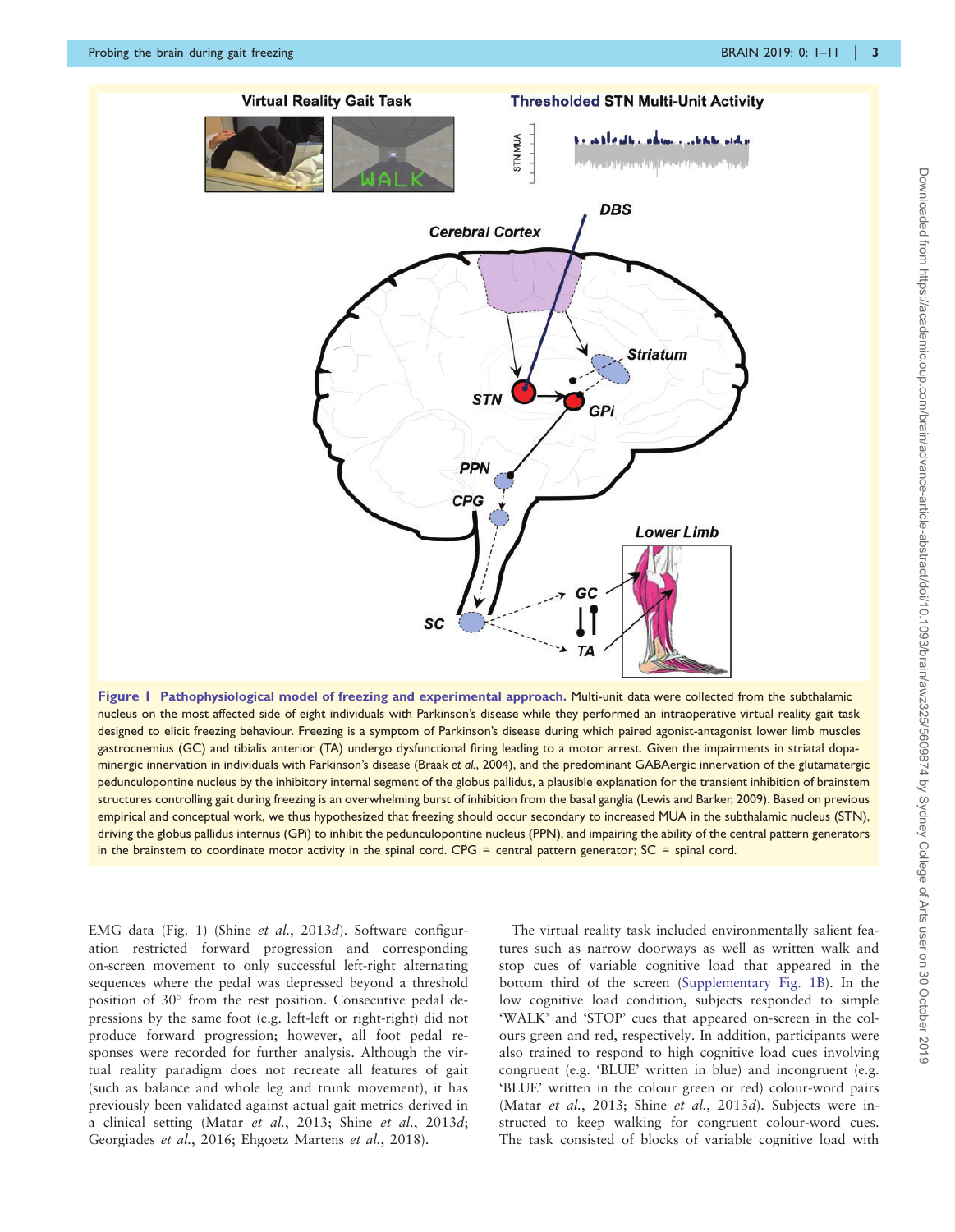complex cues presented in a pseudo-randomized fashion and counterbalanced with the presentation of simple cues throughout. After stopping, a 'WALK' cue would appear again within a variable period of 3–5 s, which did not allow anticipation by the subjects. Overall, the task took  $\sim$ 2 min to complete with each patient completing a minimum of 100 steps. All Parkinson's disease patients were tested in the practically defined OFF medication state, having withdrawn from their dopaminergic treatment overnight  $(>12$  h since last dose).

The timing of participants' footsteps during the task was recorded as the onset of each sequential pedal depression. To derive a measure of typical latency between sequential virtual reality footsteps for each subject, the latency between each sequential pedal depression was collected and placed into 100 ms bins. From this output, the modal footstep latency for the duration of the protocol was calculated after removing all cognitive cues, freezing episodes and three steps immediately after a 'WALK' cue that would otherwise skew the variable (Shine et al.[, 2013](#page-10-0)d).

### Baseline virtual reality walking criteria

Periods of baseline walking in the virtual reality environment were carefully selected as blocks of at least eight consecutive footsteps that met the following criteria: (i) contained no motor arrests; (ii) contained no amplitude reduction; (iii) contained no out of sequence footsteps e.g. left-left; (iv) contained no cue presentations; and (v) occurring at least three steps after presentation of any cues. This yielded 49 individual epochs of baseline virtual reality walking. Windows taken for analyses were 2 s in duration centred on the midpoint of each segment so as to be as free as possible from potential contaminants.

### Identification of virtual reality freezing

In keeping with established and validated definitions of virtual reality motor arrests previously shown to correlate with gait freezing severity experienced during overground walking (Matar et al.[, 2013](#page-10-0); Shine et al., 2013d; [Georgiades](#page-9-0) et al., [2016\)](#page-9-0), a freeze was defined as any footstep latency greater than twice the duration of a subject's virtual reality modal footstep latency. Periods of virtual reality motor arrests identified by this algorithm were scrutinized to increase the specificity of our temporal analyses, and the onset of each motor arrest was tagged at the precise moment of foot pedal velocity cessation (dA/dt <  $0.05$  m/s). This yielded 19 individual epochs of virtual reality-elicited motor arrests. Data for these 19 freezing windows were extracted from 1 s prior to motor arrest onset to 1 s post motor arrest onset. The endpoints of freeze windows were tagged as the precise moment foot pedal movement resumed (velocity  $dA/dt > 0.05$  m/s).

### **Stopping**

The derivation of virtual reality volitional stopping periods was made by identifying instances of successful motor inhibition following the presentation of either a simple 'STOP' cue (displayed in red) or complex incongruent colour-word stop

cue. Events of unsuccessful stopping where subjects continued to make any virtual reality footsteps following stop cue presentation were excluded from the analyses. The endpoint of stopping windows was taken as the time point of subsequent 'WALK' cue presentation padded by 500 ms to avoid contamination of the signal. Fifteen such windows of successful responses to stop cues were extracted.

### Surgical procedure and electrophysiological recording

A LeadPoint amplifier (1000 M $\Omega$  headstage impedance) and microTargeting<sup>TM</sup> electrodes (FHC Inc., 25 kHz) were used to obtain extracellular microelectrode recordings of pooled cell body action potentials from multiple subthalamic nucleus neurons in the vicinity of our electrode (MUA) during electrode implantation in the subthalamic nucleus as part of routine DBS surgery. Data were collected from the subthalamic nucleus corresponding to the most affected side of each individual according to preoperative clinical assessments. Target location was determined from preoperative  $T_2$ -weighted MRI images coregistered to Brainlab navigation planning software, which was used for the trajectory planning. Intraoperatively, the desired recording site was identified based on its distance from the stereotactic coordinates of the target location along the implantation trajectory, and confirmed with assessment of intraoperative recordings by a neurologist (N.M.). During the surgery and intraoperative virtual reality gait task performance, EMG data from the gastrocnemius and tibialis anterior muscles in the lower limb contralateral to the side of subthalamic nucleus recording were simultaneously collected. Direct current component removal was achieved with an adaptive 50 Hz line filter in the LeadPoint amplifier. Recordings were bandpass filtered (subthalamic nucleus 200–5000 Hz, EMG 0.2–2000 Hz) and digitized at 25 kHz.

### Electrophysiological data analyses

All data were then processed offline using custom routines in MATLAB R2017a (MathWorks, MA, USA). Individual subthalamic nucleus microelectrode recordings were high-pass filtered for MUA (150 Hz high-pass second order Butterworth filter passed forwards and backwards). To obtain a time series of increased (relative to baseline) MUA firing pooled from various subthalamic nucleus neurons within the vicinity of the microelectrode, a threshold value of two standard deviations above the mean signal value was set.

#### Multi-unit activity firing rate

The between-spike latency of consecutive supra-threshold spikes was computed. A time series of subthalamic nucleus MUA firing rate was derived by computing the inverse of the latency between supra-threshold data points and multiplying by the sample rate (25 kHz). To reduce noise in the data and aid permutation statistics, the signal was smoothed with a 1-ms sliding window. Individual smoothed signals were then standardized by scaling each data point to the respective signal range for each subject  $\{[x - min(x)] / [max(x) - min(x)]\}$  in order to permit grouped statistics. The standardized MUA firing rate timeseries was then aligned with 49 epochs of normal virtual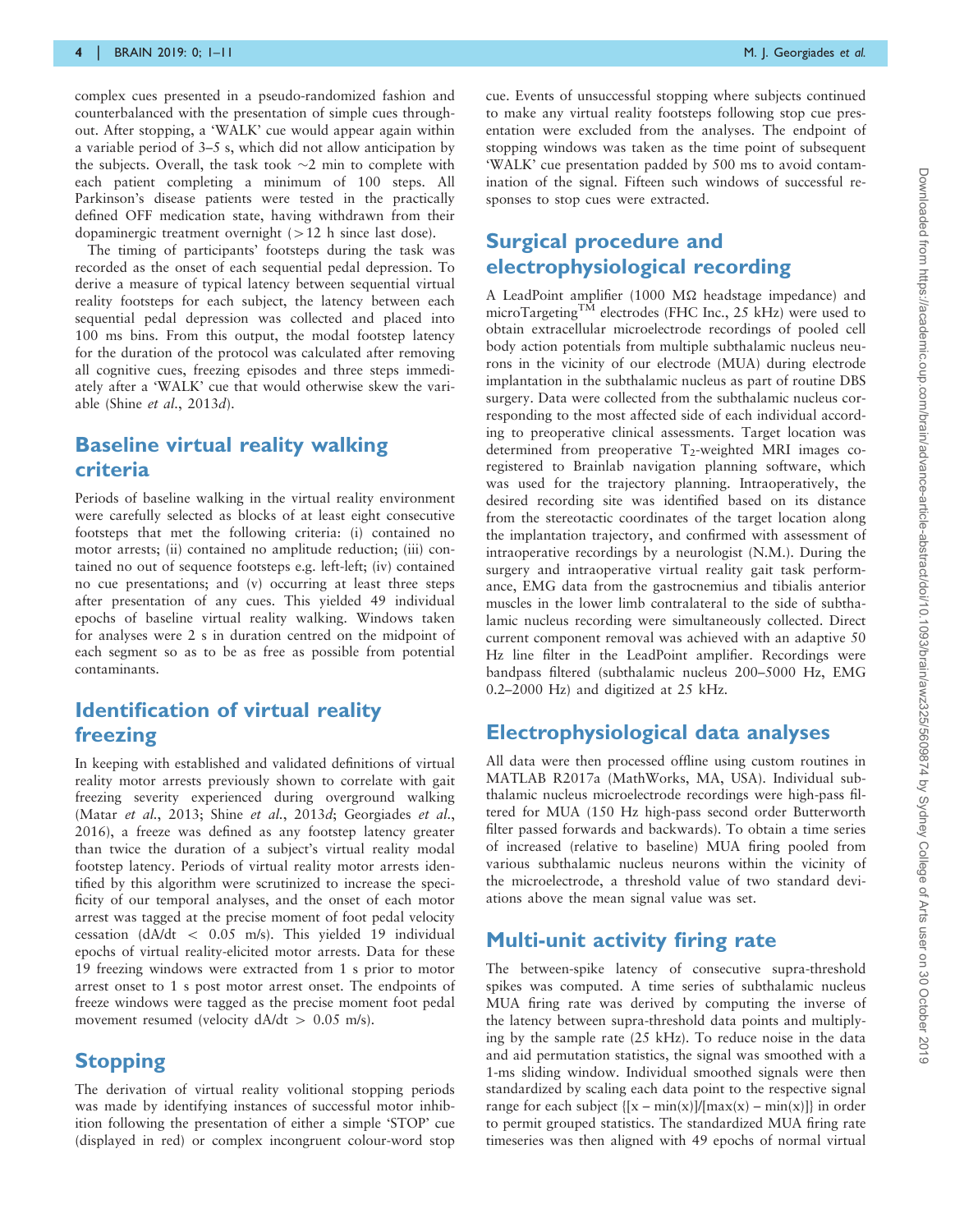<span id="page-4-0"></span>reality walking free of contaminants, 19 episodes of virtual reality-elicited motor arrests, and 15 successful responses to virtual reality stop cues as described above.

## Time-frequency analysis: beta and theta modulation of multi-unit activity signal

Based on previous literature implicating abnormal oscillatory subthalamic nucleus dynamics in freezing [\(Toledo](#page-10-0) et al., 2014; [Syrkin-Nikolau](#page-10-0) et al., 2017; Hell et al.[, 2018](#page-9-0)), we isolated theta (3–8 Hz) and beta (13–30 Hz) modulation of the smoothed standardized MUA signal by computing the rectified bandpass filtered signal within the respective desired frequency ranges (second order Butterworth band-pass filter passed forwards and backwards). The envelope of beta and theta modulation was taken as the low pass filtered signal of these respective timeseries (second order Butterworth low-pass filter 54 Hz passed forwards and backwards).

#### Lower limb EMG

We calculated the freeze index from the lower limb gastrocnemius and tibialis anterior EMG signals contralateral to the side of subthalamic nucleus recording. The freeze index is a ratio between abnormal 'freeze band' 3–8 Hz EMG activity and 0.5–3 Hz 'locomotor band' EMG activity in the lower limbs ([Moore](#page-9-0) et al., 2008). Accordingly, the freeze index was calculated as the square of the area under the power spectra in the 'freeze' band (3–8 Hz components), divided by the square of the area under the spectra in the 'locomotor' band (0.5–3 Hz components). This index has previously been shown to increase with freezing during overground walking [\(Moore](#page-9-0) et al.[, 2008\)](#page-9-0). Freeze index was calculated separately for 2-s segments of data centred on freezing episodes and 2-s segments of data during normal baseline walking. Permutation statistical testing (described below) confirmed the freeze index was significantly higher during freezing than for baseline walking in the virtual reality task (walking =  $2.7 \pm 3.3$ ; freeze =  $10.0 \pm$ 11.4;  $P \, < \, 0.001$ ). This replicated previous findings [\(Moore](#page-9-0) et al.[, 2008\)](#page-9-0), and provided evidence of pathological lower limb muscle activation known to occur during freezing described as trembling in place ([Supplementary Video](https://academic.oup.com/brain/article-lookup/doi/10.1093/brain/awz325#supplementary-data) 1) ([Nieuwboer](#page-9-0) et al., 2004). Thus, we used the 3–8 Hz activity as an a priori window to use Granger causality analysis (described below) to ask whether the beta and theta rhythms from the subthalamic nucleus temporally preceded emergent pathological oscillations in lower limb EMG patterns, and therefore suggest a plausible cascade of pathological firing associated with freezing behaviour.

### Statistical analysis

#### Comparison of baseline virtual reality walking with freezing

We extracted 19 separate 2-s windows of processed subthalamic nucleus MUA data time-locked to the onset of each of the 19 virtual reality motor arrest episodes identified, as described above. We also extracted separate 2-s windows of baseline virtual reality walking data centred on the midpoint of each



Figure 2 Comparison of subthalamic nucleus MUA firing rate. Virtual reality-elicited freezing episodes (red) were associated with a transient increase in subthalamic nucleus MUA firing rate in comparison to epochs of walking (blue);  $P = 2.0 \times 10^{-5}$ . STN = subthalamic nucleus.

segment identified as described above, so as to be as free as possible from contaminants. Statistical significance was tested with a robust non-parametric permutation approach popularized by functional neuroimaging experiments ([Nichols and](#page-9-0) [Holmes, 2001\)](#page-9-0). This approach compares the between-trial difference in means to a randomized dataset through 5000 permutations with a significance level of  $P = 0.05$  testing the proportion of null permutations in which the randomized dataset had a greater between-trial mean than that of the experimental data ([Supplementary Fig. 2\)](https://academic.oup.com/brain/article-lookup/doi/10.1093/brain/awz325#supplementary-data). To interrogate the transient nature of these MUA changes with freezing the same permutation test was used to compare the MUA data within the freezing window and a 1-s window of data before freeze onset and a 1-s window extracted from the endpoint of the freeze interval.

#### Temporal dynamics of subthalamic nucleus multiunit activity activity with freezing

We plotted the envelope of beta and theta modulation of the subthalamic nucleus MUA signal averaged across the standardized 2-s windows centred on each of the 19 freezing episodes [\(Fig. 3A\)](#page-5-0). Statistically significant values of beta and theta modulation were determined as those greater than the 99th percentile from normal walking segments and plotted in the lower portion of the figure.

#### Granger causality analysis

We assessed Granger causality between the beta and theta modulation in the subthalamic nucleus MUA spiking signal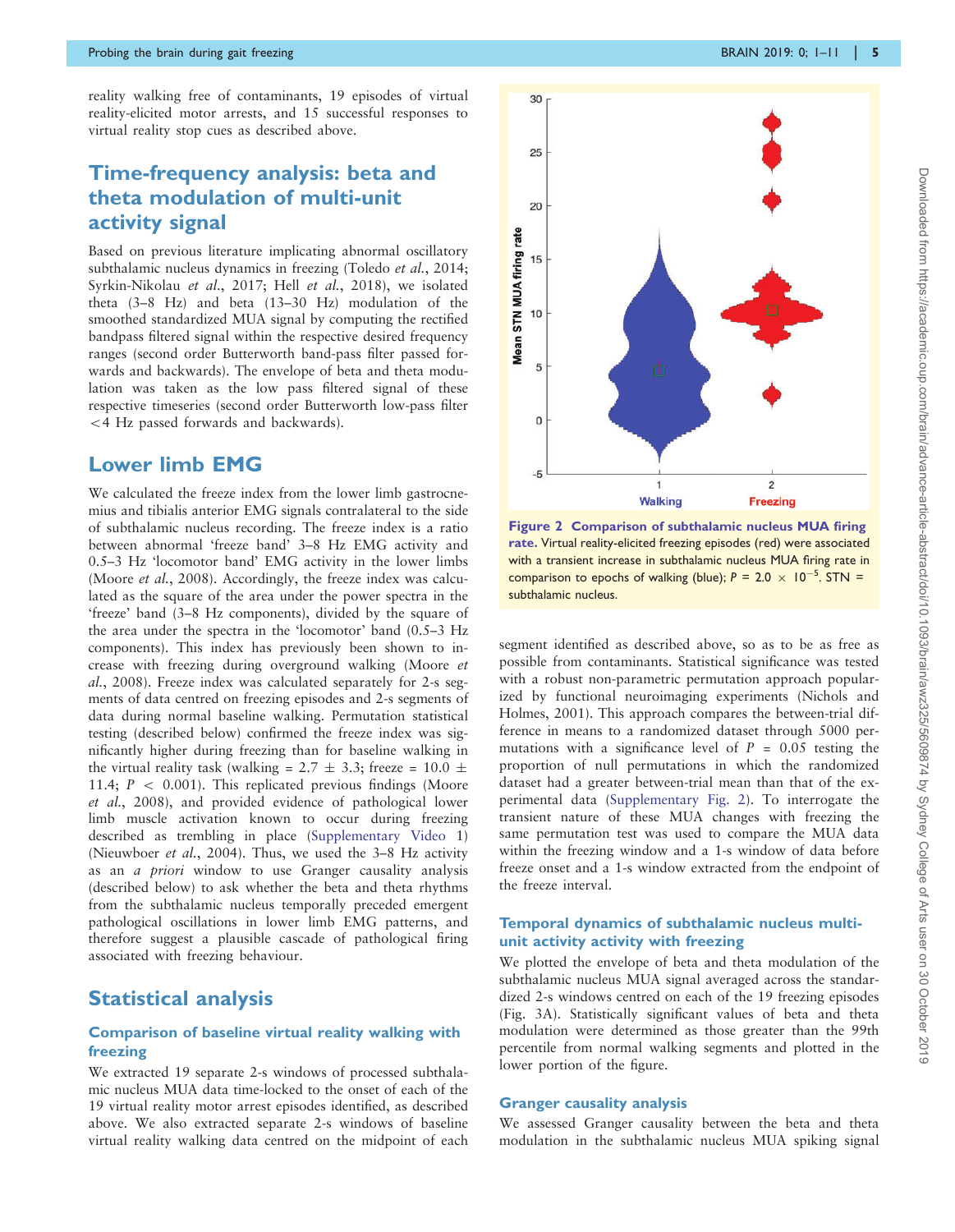<span id="page-5-0"></span>

Figure 3 Oscillatory dynamics of subthalamic nucleus MUA with virtual reality-elicited freeze onset. (A) Observed beta activity (red) was prominent throughout motor arrests and peaked precisely at the moment of motor arrest onset. Theta activity (purple) was also increased during motor arrests but peaked shortly after  $(\sim 200 \text{ ms})$  motor arrest onset. Red and purple bars below depict statistically significant values > 99th percentile from normal walking segments. Shaded error bars are one standard deviation (1 SD) away from the mean. Results confirmed using a phase randomization null. (B) Schematic demonstrating pathological interactions in the hierarchy of brain centres that control gait during freezing episodes. Aberrant conflict processing in higher centres triggers overwhelming inhibition mediated by the effect of the subthalamic nucleus (via the globus pallidus internus, GPi) on lower centres in the brainstem and spinal cord (SC) manifest as pathological firing of lower limb muscles. We observed significant unidirectional Granger causality between subthalamic nucleus beta and theta activity (longest delay = 100 ms;  $P < 0.001$ ), which in turn was unidirectionally linked with the 3–8 Hz trembling in place EMG activity that drives increased freeze index in the lower limb muscles that flex the ankle (longest delay = 100 ms;  $P < 0.001$ ). Together, this suggests a temporal sequence of abnormal beta activity, then theta activity culminating in pathological antagonistic firing of lower limb muscles during freezing. \*Measured activity; CPG = central pattern generator; PPN = pedunculopontine nucleus; STN = subthalamic nucleus; VR = virtual reality.

and the 3–8 Hz freeze band oscillations extracted from the contralateral gastrocnemius/tibialis anterior EMG signal at multiple lags (between 10–500 ms) using Granger's F-test at a significance level of  $P = 0.05$  (Seth *et al.*[, 2015](#page-9-0)).

#### Comparison of freezing with volitional stopping

First, non-parametric permutation testing was used to demonstrate higher mean subthalamic nucleus MUA firing rate associated with the 19 freezing windows compared to the 15 volitional stopping windows (Freeze =  $12.6 \pm 6.8$ ; Stop =

7.6  $\pm$  5.2; P = 0.006). Next, we compared the temporal dynamics of beta modulation of the subthalamic nucleus MUA signal in 2-s windows for freezing and volitional stopping. Again, extracted windows of data were centred on the precise moment of foot pedal cessation  $\frac{dA}{dt} < 0.05$  m/s) both in the spontaneous motor arrest and volitional stop (following stop cue presentation) conditions. The 99th percentile of beta modulation power in the 49 baseline walking segments was taken as a reference for comparison of the two conditions, plotted as the solid horizontal line in [Fig. 4](#page-6-0).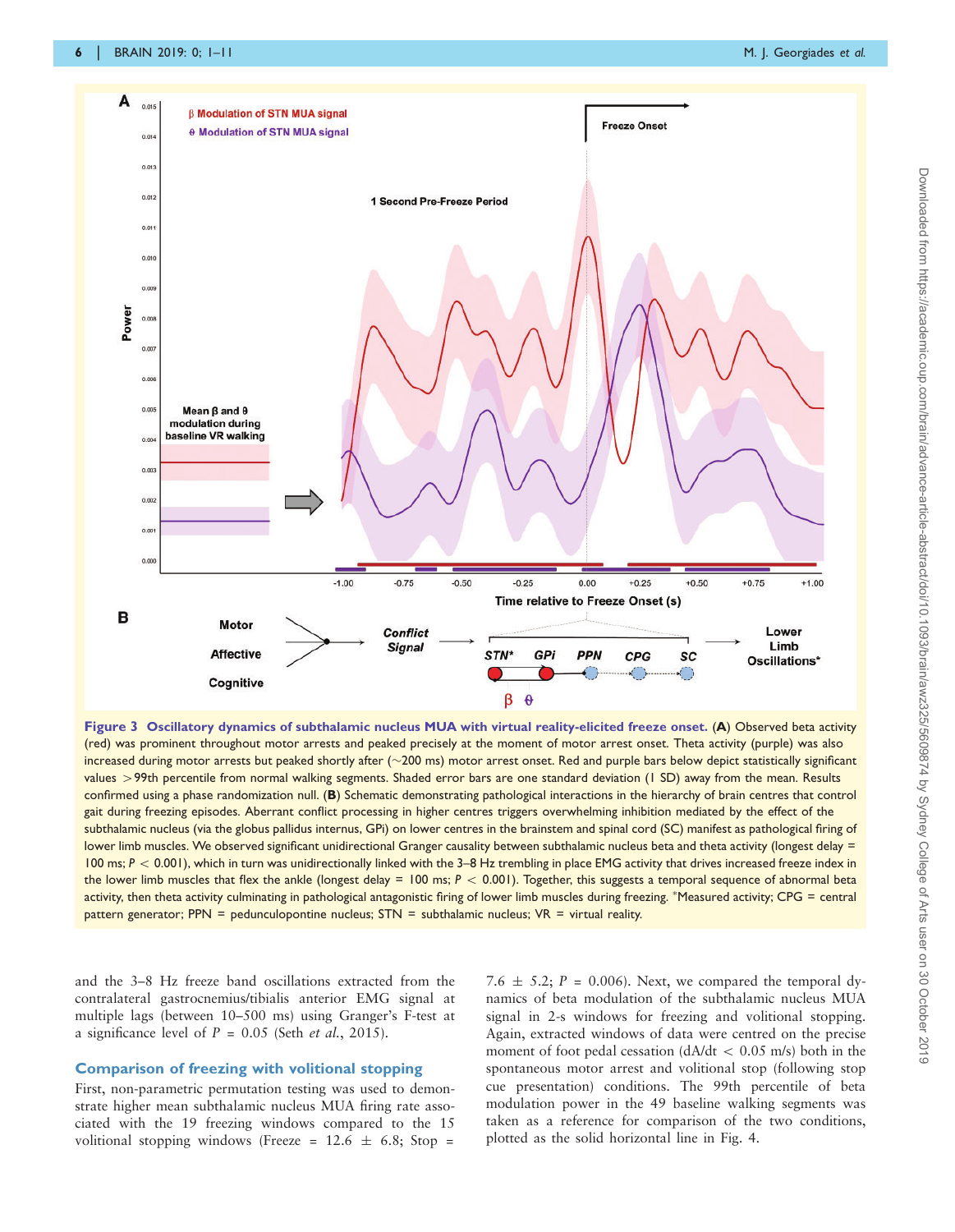<span id="page-6-0"></span>

Figure 4 Beta modulation of subthalamic nucleus MUA signal in freezing versus volitional stopping. Comparison of beta modulation signature during temporal dynamics of virtual reality elicited paroxysmal motor arrests (solid) and volitional stopping (dashed) in response to stop cues. The vertical dotted line represents the precise moment of foot pedal cessation ( $dA/dt < 0.05$  m/s) in freeze onset and volitional stopping. The dotted horizontal line represents the 99th percentile of beta modulation in the subthalamic nucleus MUA signal of normal walking. Beta modulation during volitional stopping did not exceed this threshold until execution of stopping whereas in freezing, beta power is already beyond this threshold in the moments preceding a freezing event and peaks much higher with freeze onset than in volitional stopping. STN = subthalamic nucleus.

### Data availability

The data that support the findings of this study and custom code used for analyses are available from the corresponding author upon reasonable request. The data have not been made publicly available as they contain information that could compromise the privacy of research participants.

# **Results**

Our findings support our initial prediction (Shine [et al.](#page-10-0),  $2013c$  $2013c$ , namely that motor arrests were associated with a marked elevation in mean subthalamic nucleus firing rate (Freeze = 12.6  $\pm$  6.8; Walk = 6.5  $\pm$  3.5; P = 2.0  $\times$  10<sup>-5</sup>) ([Fig. 2](#page-4-0) and [Supplementary Fig. 2\)](https://academic.oup.com/brain/article-lookup/doi/10.1093/brain/awz325#supplementary-data). In addition, subthalamic nucleus activity was observed to increase transiently within the motor arrest period compared to equally-sized 1-s epochs prior to  $(9.4 \pm 2.8; P = 0.039)$  and following  $(9.4 \pm 2.7; P = 0.041)$  the episode, providing evidence for a paroxysmal increase in subthalamic nucleus spiking activity during freezing.

To refine the mechanistic role of subthalamic nucleus activity in the pathogenesis of gait freezing further, we performed time-frequency analysis to assess the dynamics of subthalamic nucleus theta (3–8 Hz) (Shine et al.[, 2014;](#page-10-0) Zavala et al.[, 2017\)](#page-10-0) and beta (13–30 Hz) (Shine [et al.](#page-10-0), [2013](#page-10-0) $c$ ; [Little and Brown, 2014](#page-9-0); [Zavala](#page-10-0) et al., 2017) oscillatory activity relative to the motor arrests elicited by the task. Extraction and analysis of data from a 2-s window centred on motor arrest onset (i.e. the precise moment of foot pedal cessation, accurate to 1 ms) revealed a clear pattern ([Fig. 3A\):](#page-5-0) beta frequency modulation of the MUA was prominent throughout the 2-s period around the arrest and peaked precisely at the moment of arrest onset. Permutation testing demonstrated a statistically significant increase of peak subthalamic nucleus MUA beta modulation at freeze onset (0.010  $\pm$  0.002) relative to mean beta values during walking segments  $(0.004 \pm 0.001)$ , P = 0.0018. In contrast, although theta activity was elevated both prior to and during the arrest, the peak in theta oscillatory activity occurred shortly after arrest onset  $(\sim 200$ ms). These results were substantiated using a phase randomization null. These frequency bands have long been implicated in the pathophysiology of Parkinson's disease ([Frank, 2005;](#page-9-0) [Wilson, 2013;](#page-10-0) [Little and Brown, 2014;](#page-9-0) Shine et al.[, 2014](#page-10-0); Zavala et al.[, 2017](#page-10-0); [Deffains](#page-9-0) et al., [2018](#page-9-0)), and may indeed reflect emergent pathological synchronous oscillations in specific channels of the basal ganglia circuitry (Mü[ller and Robinson, 2018\)](#page-9-0).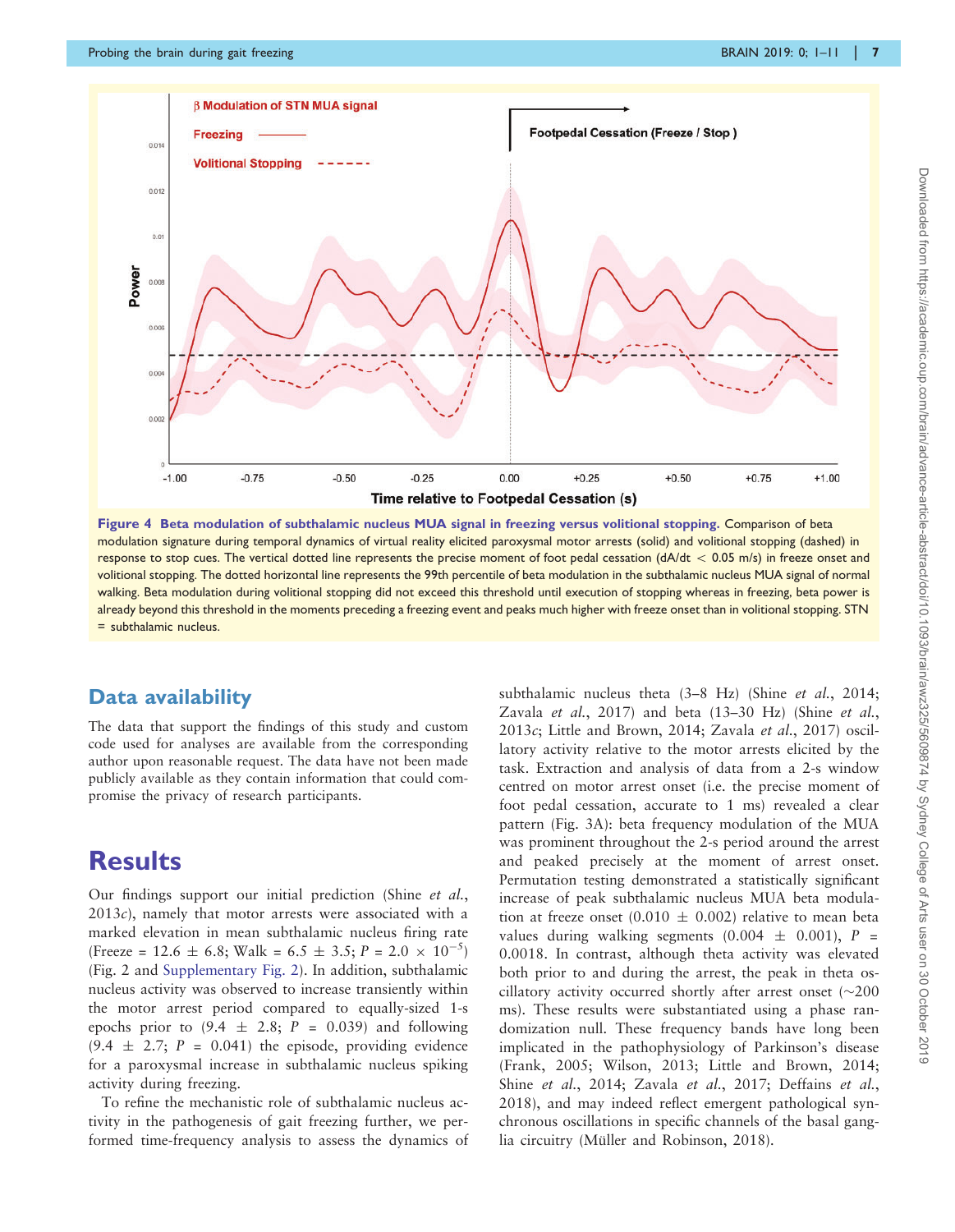In previous work (Shine *et al.*[, 2013](#page-10-0)*c*), we also hypothesized that emergent oscillatory basal ganglia dynamics could drive the pedunculopontine nucleus at theta frequencies, providing a mechanistic explanation for the wellknown phenomenon of 'trembling in place', in which the lower limbs oscillate abnormally during freezing [\(Supplementary Video 1](https://academic.oup.com/brain/article-lookup/doi/10.1093/brain/awz325#supplementary-data)) [\(Nieuwboer](#page-9-0) et al., 2004). We replicated an increase in the freeze index ([Moore](#page-9-0) et al., [2008](#page-9-0)) in EMG recordings from gastrocnemius and tibialis anterior contralateral to the recording subthalamic nucleus during virtual reality elicited freezing episodes (walking = 2.7  $\pm$  3.3; freeze = 10.0  $\pm$  11.4; P < 0.001). Thus, we used the 'freeze band' 3–8 Hz EMG activity as an a priori window to use Granger causality analysis (Seth [et al.](#page-9-0), [2015](#page-9-0)) to ask whether emergent beta and theta rhythms from the subthalamic nucleus were temporally predictive of the pathological 'freeze band' (3–8 Hz) EMG oscillations recorded in the lower limb muscles. Our analysis demonstrated that subthalamic nucleus beta band activity was unidirectionally and selectively linked with subthalamic nucleus theta activity (longest delay = 100 ms;  $P < 0.001$ ), which in turn was unidirectionally and selectively linked with the 3–8 Hz trembling in place EMG activity driving increased freeze index in the lower limb muscles that flex the ankle (longest delay = 100 ms;  $P < 0.001$ ), thus completing a circuit mechanism potentially accounting for the manifestation of freezing of gait in Parkinson's disease [\(Fig. 3B](#page-5-0)). Subthalamic nucleus alpha and gamma frequencies did not yield the same temporal association (granger causality analysis not statistically significant)

Clinically, these findings raise the key question: What could stop this unwanted 'neural chain reaction'? Adaptive and closed-loop DBS protocols hold promise [\(Parastarfeizabadi and Kouzani, 2017; Deffains](#page-9-0) et al., [2018](#page-9-0)). By acting like a neuronal defibrillator, adaptive DBS could limit stimulation to crucial epochs by sending a pulse of high-frequency activity to 'short-circuit' a freezing episode before pathological subthalamic nucleus dynamics can manifest as freezing. To this end, we contrasted the freezing MUA signature against that of purposeful stopping. We found that freezing episodes were associated with greater subthalamic nucleus MUA than volitional stopping in the virtual reality task (Freeze =  $12.6 \pm$ 6.8; Stop = 7.6  $\pm$  5.2; P = 0.006). The same was found for subthalamic nucleus beta activity: during the 1-s period before motor arrest onset, beta modulation of the MUA signal was above the 99th percentile of that in walking, whereas in volitional stopping the power of beta modulation only exceeded this threshold at the moment of motor output cessation [\(Fig. 4](#page-6-0)).

# **Discussion**

We provide robust evidence that abnormal subthalamic nucleus activity is associated with lower limb freezing and temporally precedes abnormal lower limb muscle activation

characteristic of freezing of gait in Parkinson's disease. In 2013, a model of freezing behaviour was hypothesized implicating cortico-subthalamic decoupling and increases in subthalamic nucleus output activity, leading to an overwhelming inhibition (via the globus pallidus internus) of gait-controlling nuclei within the thalamus and brainstem (Shine et al.[, 2013](#page-10-0)). Evidence of breakdown of cortico-subthalamic nucleus coupling in association with gait freezing in Parkinson's disease is emerging (Pozzi et al.[, 2019\)](#page-9-0), highlighting the role of deranged neural network dynamics in the pathogenesis of gait freezing; however, the identification of abnormal activity in the subthalamic nucleus with the onset of gait freezing in real time remained a challenge. In the present study, we demonstrate evidence of increases in subthalamic nucleus firing rate and pathological activity with the onset and evolution of lower limb freezing behaviour in humans with Parkinson's disease. Our approach represents a major advance over previous work interrogating the pathophysiology of freezing using the local field potential signal, which is generated by the pooled membrane currents of synaptic inputs [\(Pesaran](#page-9-0) et al., 2018), and has yielded findings that are difficult to reconcile [\(Toledo](#page-10-0) et al., 2014; [Syrkin-Nikolau](#page-10-0) et al., 2017; [Hell](#page-9-0) et al.[, 2018](#page-9-0); Pozzi et al.[, 2019](#page-9-0)). While studies examining local field potentials can interrogate impaired cortico-basal ganglia connections, the examination of subthalamic nucleus neuronal population output activity represented by the MUA signal is a superior means for directly testing the hypothesis that pathological increases in subthalamic nucleus output activity mediate freezing behaviour in Parkinson's disease (Burns et al.[, 2010](#page-9-0)), providing more useful and interpretable insights into the mechanisms underlying freezing.

We demonstrate subthalamic nucleus MUA patterns in beta and theta frequency bands that characterize the onset of freezing events elicited during virtual reality gait task performance. To our knowledge, this is the first study to analyse subthalamic nucleus microelectrode recordings of MUA associated with motor arrests in real time in individuals with Parkinson's disease. Furthermore, we show that during freezing, emergent beta frequency activity precedes subthalamic nucleus theta activity, which in turn precedes oscillatory trembling in place within the lower limbs. This suggests a potential causal link between abnormal basal ganglia rhythmicity and abnormal lower limb dynamics. However, to appropriately investigate causality in this circuit, one would need to devise experiments in which the subthalamic nucleus was stimulated (or inhibited) and then freezing was evidenced in the lower limbs, likely requiring the involvement of an invasive animal model. Although the virtual reality paradigm fails to recreate all components of overground gait, it has been validated against gait metrics (Shine et al.[, 2013](#page-10-0)d). There is correlation between behavioural aspects of overground freezing and virtual reality-elicited freezing including cognitive load effects (Matar et al.[, 2013](#page-9-0); [Georgiades](#page-9-0) et al., 2016), start hesitation freezing [\(Georgiades](#page-9-0) et al., 2016), and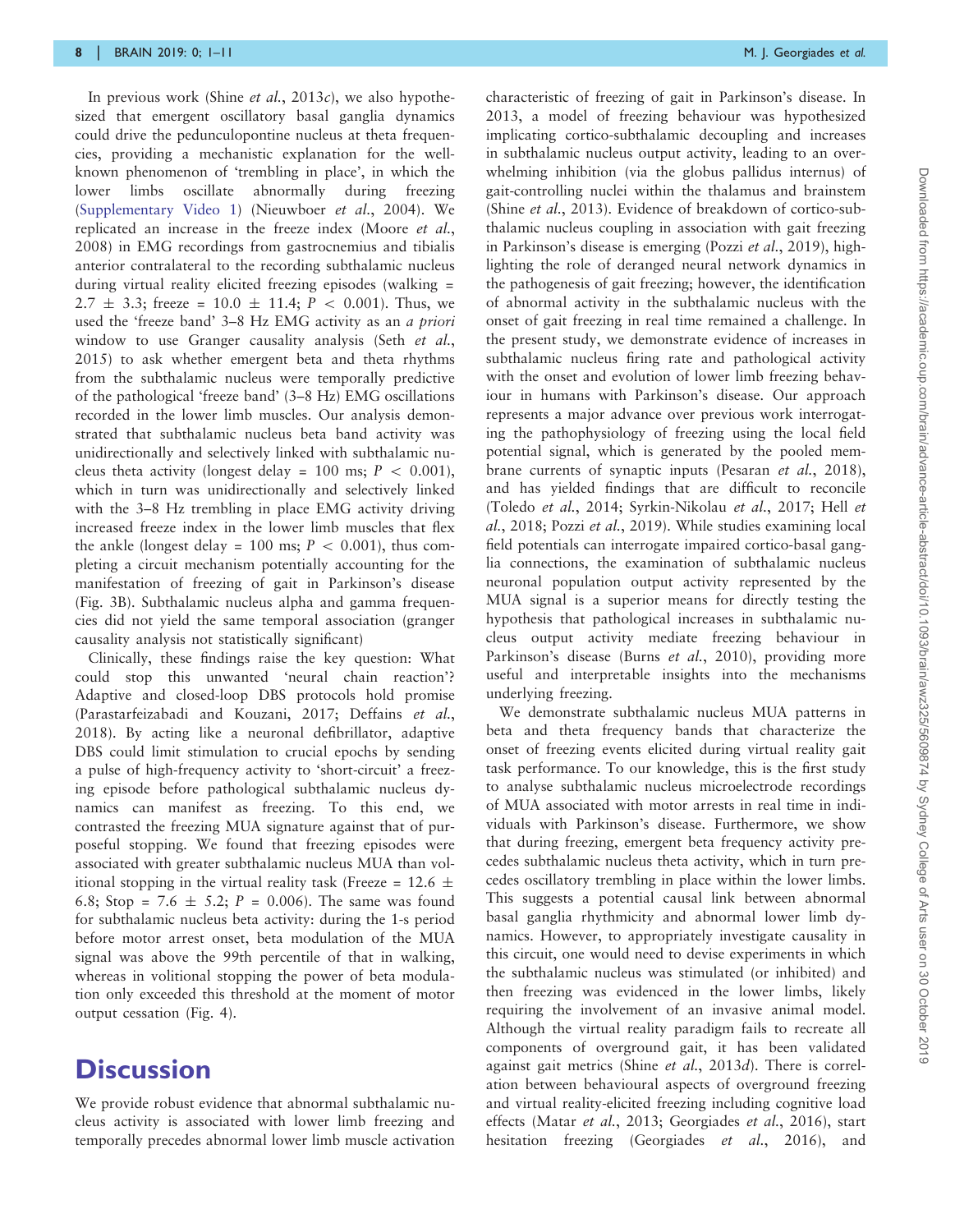heterogeneity among freezers [\(Ehgoetz Martens](#page-9-0) et al., [2018\)](#page-9-0). Furthermore, by recording lower limb EMG during virtual reality-elicited freezing, we have reproduced an established metric of lower limb electrophysiology observed during overground freezing (freeze index) ([Moore](#page-9-0) *et al.*, 2008). This suggests that pathological subthalamic nucleus electrophysiology associated with virtual reality-elicited freezing is not unjustifiably dissimilar from that associated with overground freezing. Together, our results refine the biological mechanism of freezing and provide a positive step towards the identification of clinically useful biomarkers for freezing events. Investigation of narrow band frequencies may assist in the identification of clinically useful biomarkers. Although subthalamic nucleus activity has not yet been examined during freezing behaviour before this study, a movement-induced power increase at 18 Hz upon movement initiation has been demonstrated in Parkinson's disease patients with freezing that was not prominent in non-freezers [\(Storzer](#page-10-0) et al., [2017\)](#page-10-0). Patients with dopamine-responsive freezing have also been shown to have increased high beta activity that reduced with dopamine administration, compared to nonfreezers [\(Toledo](#page-10-0) et al., 2014). Although difficult to reconcile, these findings suggest that frequencies within the beta range may associate with gait freezing more selectively than others. To this end, we analysed subthalamic nucleus MUA signals filtered separately for low beta (16–20 Hz) and high beta (25–35 Hz) modulation. Our data suggest that frequencies in the higher range of the beta band were more dramatically increased in amplitude and duration in association with freezing onset compared to low beta ([Supplementary Fig. 3](https://academic.oup.com/brain/article-lookup/doi/10.1093/brain/awz325#supplementary-data)).

We also provide preliminary evidence that the signature of beta modulation during freezing may be discernible from that of volitional stopping in a manner that is of potentially considerable therapeutic benefit. In addition to the greater magnitude of beta modulation of the subthalamic nucleus MUA signal co-incident with freeze onset relative to volitional stopping, there was also a sustained increase of beta modulation preceding virtual reality motor arrest onset beyond the 99th percentile of beta modulation in normal walking ([Figs 3 and 4](#page-5-0)). Given that the corresponding pattern of beta modulation associated with volitional stopping did not exceed this threshold in the same manner ([Fig. 4](#page-6-0)), we suggest that this could represent a possible biomarker target for closed loop DBS systems. This would be suitable practically because these changes precede freeze onset and could therefore be detected before freeze onset. A datadriven approach in a larger cohort should define a threshold for magnitude and duration of pre-freeze beta modulation that may realize this potential. Although our data alone do not indicate that adaptive DBS systems could detect freezing with high specificity and sensitivity, we can speculate that it may be possible for adaptive DBS systems to detect and potentially prevent gait freezing without having to engage during purposeful stopping. Case studies in epilepsy suggest that the prediction of transient neural

events is non-trivially difficult and offers numerous obstacles that need to be overcome including real time constant recording, transmission and processing of large amounts of MUA data, battery considerations and accuracy without providing undesirable effects [\(Ramgopal](#page-9-0) et al., 2014). However, we predict that tracking data from multiple sources, such as lower limbs EMG ([Yungher](#page-10-0) et al., [2014](#page-10-0)), and scalp EEG [\(Handojoseno](#page-9-0) et al., 2014), will ultimately confer clinical benefit to individuals with freezing of gait and DBS. Changes in cortico-subthalamic coupling have also recently been demonstrated in the moments prior to freeze onset, and not voluntary stopping (Pozzi [et al.](#page-9-0), [2019](#page-9-0)), evidencing further that pathological firing patterns preceding freezing could potentially be targeted by DBS of the subthalamic nucleus.

The challenge is thus to determine the sensitivity and specificity of the spiking activity in the subthalamic nucleus for freezing episodes (in combination with other modalities), and how this related activity could be modulated in a viable therapeutic option. While this is exciting, another practical concern is that current DBS macroelectrode systems are capable of recording local field potential activity. Although difficult, recent work suggests it may be possible using computational modelling approaches to characterize the coherence between certain features of MUA signals and local field potential signals further, which could overcome this challenge (Burns et al.[, 2010](#page-9-0); Mü[ller and Robinson,](#page-9-0) [2018](#page-9-0)). Furthermore, the development of novel DBS devices may enable the recording of additional signal types and expand therapeutic targets (Roy *et al.*[, 2018](#page-9-0); [Pozzi](#page-9-0) *et al.*, [2019](#page-9-0)). To this end, our results would also need to be confirmed in a larger cohort with a larger sample of freezing events.

Unfortunately, gait freezing remains at best only partially amenable to currently available therapies and knowledge of the causative neurobiology remains limited. We identified alterations in subthalamic nucleus activity during gait freezing elicited by an intraoperative virtual reality gait task during DBS surgery. By further characterizing the temporal dynamics of emergent beta and theta subthalamic nucleus activity and its contributory role in the evolution of pathological lower limb motor activity during freezing, we have refined our understanding of the neurobiological mechanism of freezing and highlighted the role of the subthalamic nucleus in driving pathological motor arrests in individuals with Parkinson's disease. This work offers a step towards the identification of clinically useful biomarkers for novel therapeutic interventions such as closed loop adaptive DBS protocols that will ultimately confer more effective relief of this devastating symptom of Parkinson's disease.

# Acknowledgements

We would like to thank Professor Charles Wilson and A/ Prof Brett Foster for their invaluable input. We also thank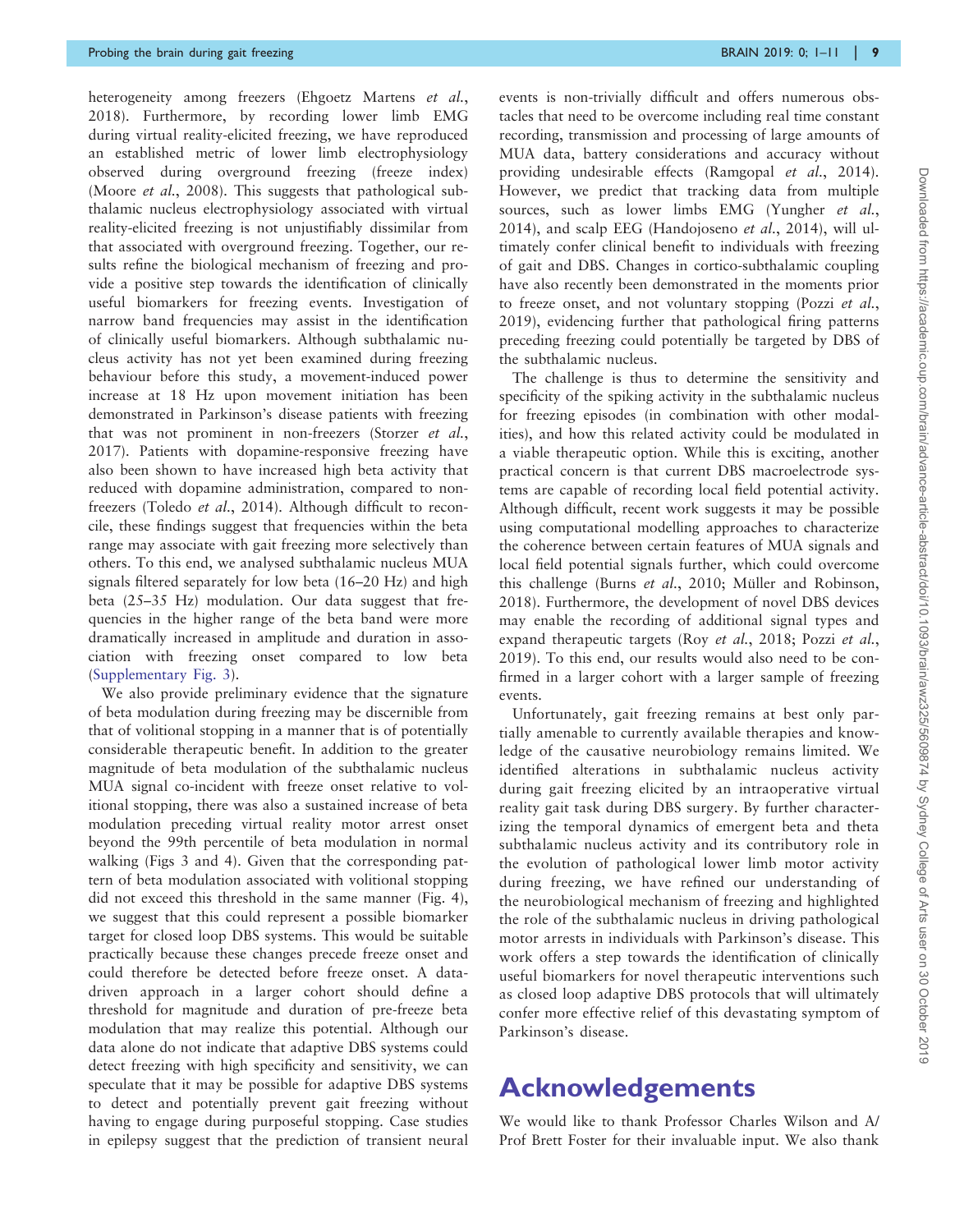<span id="page-9-0"></span>the clinical and surgical staff of the Movement Disorders Team at Westmead Private Hospital. We thank Jason Hatvany for his technical expertise in the operating theatre. We would also like to thank Mark Pearson for his ongoing technical input. And most importantly, we would like to thank our patients for generously volunteering to be part of this study.

# Funding

ForeFront is a collaborative research group at the Brain and Mind Centre, University of Sydney. We thank the support from NHMRC program (#1132524), Dementia Research Team (#1095127) and NeuroSleep Centre of Research Excellence (#1060992) grants. M.J.G is supported by the RA Money Postgraduate Research Scholarship in Neuroscience, Sydney Medical School at the University of Sydney; J.M.S. is supported by a National Medical Health and Research Council Fellowship; M.G. was funded by a University of Sydney International Scholarship and is currently funded by a Postdoctoral Mandate of Internal Funds KU Leuven; S.J.G.L. was supported by an NHMRC Practitioner Fellowship #1003007 and is currently supported by an NHMRC-ARC Dementia Fellowship #1110414. The funding sources had no role in study design, data collection, data analysis, data interpretation, or the writing of the report.

# Competing interests

The authors report no competing interests.

# Supplementary material

[Supplementary material](https://academic.oup.com/brain/article-lookup/doi/10.1093/brain/awz325#supplementary-data) is available at *Brain* online.

# References

- Braak H, Ghebremedhin E, Rüb U, Bratzke H, Del Tredici K. Stages in the development of Parkinson's disease-related pathology. Cell Tissue Res 2004; 318: 121–34.
- Burns SP, Xing D, Shapley RM. Comparisons of the dynamics of local field potential and multiunit activity signals in macaque visual cortex. J Neurosci 2010; 30: 13739–49.
- Deffains M, Iskhakova L, Katabi S, Israel Z, Bergman H. Longer β oscillatory episodes reliably identify pathological subthalamic activity in Parkinsonism. Movement Disord 2018; 33: 1609–18.
- Ehgoetz Martens KA, Hall JM, Georgiades MJ, Gilat M, Walton CC, Matal E, et al. The functional network signature of heterogeneity in freezing of gait. Brain 2018; 141: 1145–60.
- Frank MJ. Dynamic dopamine modulation in the basal ganglia: a neurocomputational account of cognitive deficits in medicated and nonmedicated Parkinsonism. J Cogn Neurosci 2005; 17: 51–72.
- Georgiades MJ, Gilat M, Ehgoetz-Martens KA, Walton CC, Bissett PG, Shine JM, et al. Investigating motor initiation and inhibition deficits in patients with Parkinson's disease and freezing of gait using a virtual reality paradigm. Neuroscience 2016; 337: 153–62.
- Gibb WR, Lees AJ. The relevance of the Lewy body to the pathogenesis of idiopathic Parkinson's disease. J Neurol Neurosurg Psychiatry 1988; 51: 745–52.
- Giladi N, Tal J, Azulay T, Rascol O, Brooks DJ, Melamed E, et al. Validation of the freezing of gait questionnaire in patients with Parkinson's disease. Movement Disord 2009; 24: 655–61.
- Goetz CG, Fahn S, Martinex-Martin P, Poewe W, Sampaio C, Stebbins GT, et al. Movement disorder society-sponsored revision of the unified Parkinson's disease rating scale (MDS-UPDRS): process, format, and clinimetric testing plan. Mov Disord 2007; 22: 41– 7.
- Handojoseno AM, Shine JM, Nguyen TN, Tran Y, Lewis SJG, Nguyen HT. Analysis and prediction of the freezing of gait using EEG brain dynamics. IEEE Trans Neural Syst Rehabil Eng 2014; 2014: 1.
- Hell F, Plate A, Mehrkens JH, Bötzel K. Subthalamic oscillatory activity and connectivity during gait in Parkinson's disease. NeuroImage 2018; 19: 396–405.
- Lewis SJG, Barker RA. A pathophysiological model of freezing of gait in Parkinson's disease. Parkinsonism Relat Disord 2009; 15: 333–8.
- Little S, Brown P. The functional role of beta oscillations in Parkinson's disease. Parkinsonism Relat Disord 2014; 20: S44–8.
- Matar E, Shine JM, Naismith SL, Lewis SJG. Using virtual reality to explore the role of conflict resolution and environmental salience in freezing of Gait in Parkinson's disease. Parkinsonism Relat Disord 2013; 19: 937–42.
- Moore ST, MacDougall HG, Ondo WG. Ambulatory monitoring of freezing of gait in Parkinson's disease. J Neurosci Methods 2008;  $167: 340 - 8$ .
- Müller EJ, Robinson PA. Quantitative theory of deep brain stimulation of the subthalamic nucleus for the suppression of pathological rhythms in Parkinson's disease. PLoS Comput Biol 2018; 14: e1006217.
- Nichols TE, Holmes AP. Nonparametric permutation tests for functional neuroimaging: a primer with examples. Hum Brain Mapp 2001; 15: 1–25.
- Nieuwboer A, Dom R, De Weerdt W, Desloovere K, Janssens L, Stijn V. Electromyographic profiles of gait prior to onset of freezing episodes in patients with Parkinson's disease. Brain 2004; 127: 1650– 60.
- Nutt JG, Bloem BR, Giladi N, Hallett M, Horak FB, Nieuwboer A. Freezing of gait: moving forward on a mysterious clinical phenomenon. Lancet Neurol 2011; 10: 734–44.
- Parastarfeizabadi M, Kouzani AZ. Advances in closed-loop deep brain stimulation devices. J Neuroeng Rehabil 2017; 14: 79.
- Pesaran B, Vinck M, Einevoll GT, Sirota A, Fries P, Siegel M, et al. Investigating large-scale brain dynamics using field potential recordings: analysis and interpretation. Nat Neurosci 2018; 21: 903–19.
- Pozzi NG, Canessa A, Palmisano C, Brumberg J, Steigerwald F, Reich MM, et al. Freezing of gait in Parkinson's disease reflects a sudden derangement of locomotor network dynamics. Brain 2019; 142: 2037–50.
- Ramgopal S, Thome-Souza S, Jackson M, Kadish NE, Sánchez-Fernández I, Klehm J, et al. Seizure detection, seizure prediction, and closed-loop warning systems in epilepsy. Epilepsy Behav 2014; 37: 291–307.
- Roseberry TK, Lee AM, Lalive AL, Wilbrecht L, Bonci A, Kreitzer AC. Cell-type-specific control of brainstem locomotor circuits by basal ganglia. Cell 2016; 164: 526–37.
- Roy HA, Green AL, Aziz TZ. State of the art: novel applications for deep brain stimulation. Neuromodulation 2018; 21: 126–134.
- Seth AK, Barrett AB, Barnett L. Granger causality analysis in neuroscience and neuroimaging. J Neurosci 2015; 35: 3293–7.
- Shine JM, Handojoseno AM, Nguyen TN, Tran Y, Naismith SL, Nguyen H, et al. Abnormal patterns of theta frequency oscillations during the temporal evolution of freezing of gait in Parkinson's disease. Clin Neurophysiol 2014; 125: 569–76.